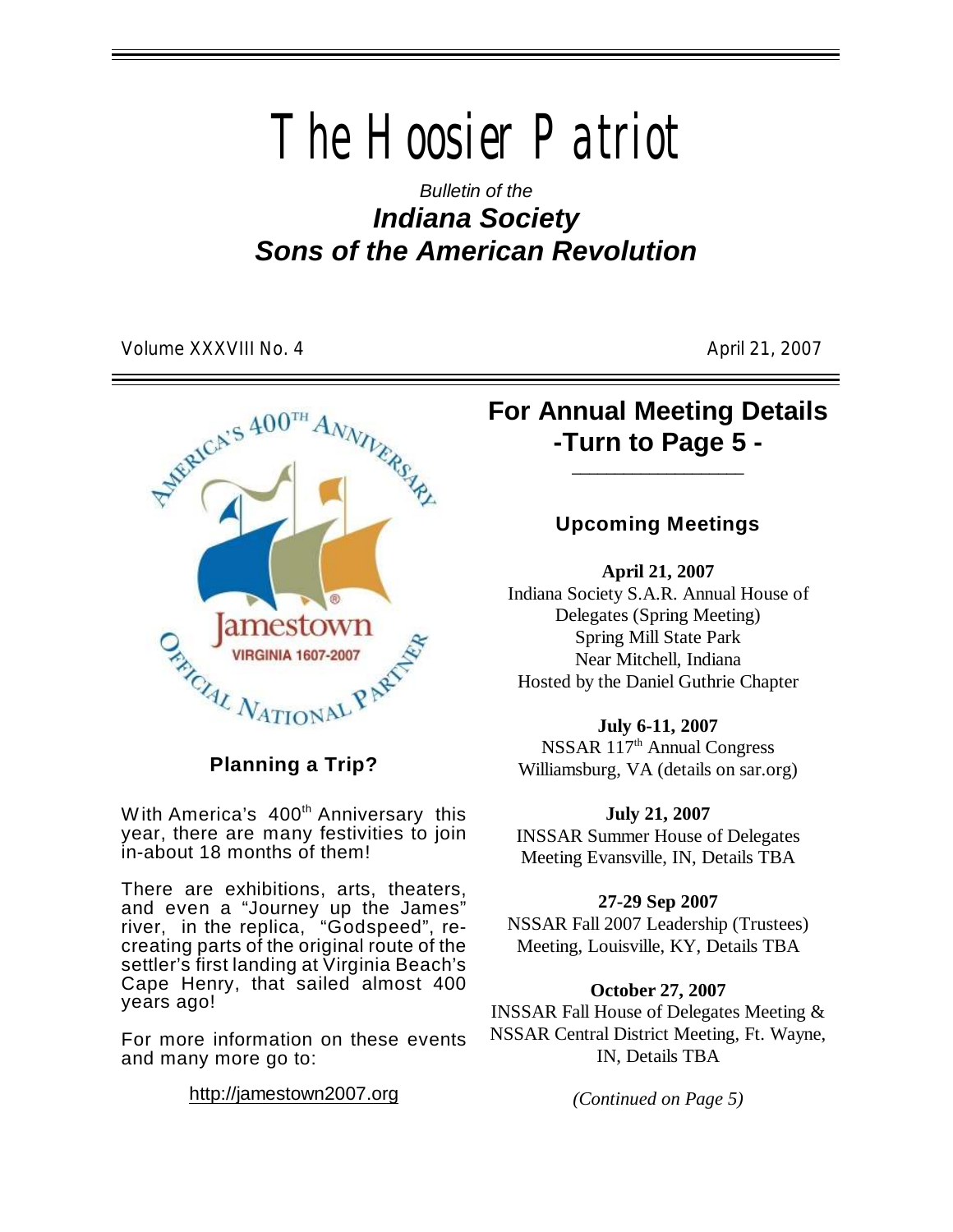

## **From the Indiana Society SAR President Garry M. Eckard**

Thank you members of the Indiana Society Sons of the American Revolution for giving me the opportunity and honor to serve as your President this past year.

Thanks to all of the INSSAR Officers, Committee Chairmen, Chapter officers and all INSSAR Members for working together to advance the objectives of the Sons of the American Revolution. The gavel will pass to the next INSSAR President at the annual meeting on 21 April 2007.

INSSAR has made clear progress,expanded its horizons and had several "firsts" this year. The IndianaSociety DAR and Indiana Society SAR each held their Annual Meeting at the same location and on the same weekend in April 2006. That enabled the INSDAR and INSSAR to have a joint luncheon and program together. We believe that is the first occasion where these two organizations cooperated to that extent although their objectives are very similar.

INSSAR is now active in seven Youth Programs. Those programs encourage and provide SAR outreach activities that promote the values of good citizenship. Two new INSSAR youth programs gave or will give awards for the first time this year. They are the Americanism Poster Contest for 4th and 5th grade school children, and the 4-H Citizenship Awards Program. The INSSAR is working with the 4-H Organization to expand that program throughout Indiana. Cooperation between the SAR and 4-H is beginning in Indiana.

At the National Society SAR Annual Congress in July 2006 the INSSAR received "The Allene Wilson Groves Americanism Award." The award is for presenting evidence of best carrying out SAR resolutions and principles. It may be the first time the INSSAR has received this award. It is the highest honor the National Society awards a State Society. INSSAR, its Chapters and Compatriots received over twentyfive awards at the 2006 Annual Congress. Historic Williamsburg. Virginia will host the next Annual Congress from 6-11 July 2007. The election of national officers, transaction of national business

and impressive ceremonies will occur at that convention. Attendance by a large contingent of Indiana Compatriots is strongly encouraged.

The INSSAR added six new committees this year in an effort to more effectively carry out the SAR's objectives. We expect at least some of thosecommittees will continue in the future. INSSAR added a new Chapter in Franklin, Indiana this year. Now it shows eighteen Chapters throughout the state.

*(Continued on Next Page)*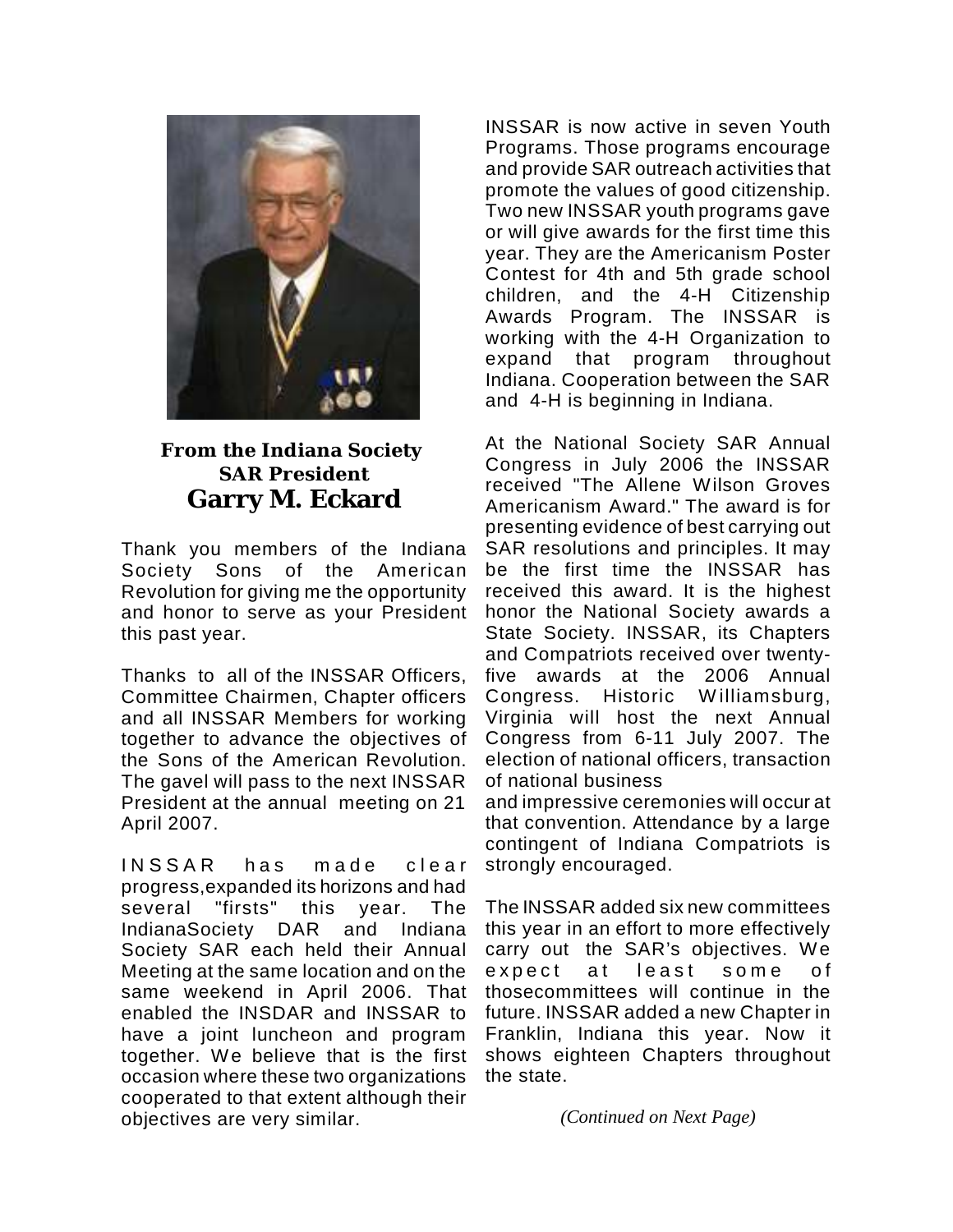INSSAR members are active in the National Society SAR. It has members who are national officers, national committee chairmen and national committee members. Indiana has continued its leadership in the Patriot Graves Registration Program. This year the INSSAR sponsored the second annual commemoration of the Colonel De La Balme - Miami Indians Battle of the American Revolution near Fort Wayne. INSSAR members participated in several other commemorations throughout the United States.

The INSSAR has been very active throughout Indiana with its several Color Guard units, Veteran's Committee and Americanism & Flag Committee Participating in many public activities. We believe its newsletter, The Hoosier Patriot, and web site at inssar.org are among the best you will see.

This year the INSSAR received a Proclamation signed by the Indiana Governor, and presented at the StateCapitol by the Indiana Lieutenant Governor. It marked the 100th anniversary of the U.S. Congressional Act chartering the Sons of the American Revolution. The National Society SAR publicized this event.

The INSSAR Annual Meeting will be Saturday 21 April 2007 at Spring Mill State Park. It is a very important meeting as the election of officers to continue leading the Award Winning Indiana Society will take place there. Also, there will be votes on January 2007 proposals for important changes to the INSSAR Bylaws.

There are many areas where the INSSAR can make progress in the future. INSSAR needs more funds to be financially sound. The INSSAR financial health will be assured only when its endowment funds are large enough to generate enough INCOME to pay for the many awards the organization presents. Ways to give assets to sustain the worthwhile programs of the SAR in the future can include provisions in wills, trusts and insurance policies.

INSSAR needs the active involvement of more Compatriots to find, help and follow up with potential new members. It is important to keep membership as a priority and constantly look for potential new members. Also, delinquent members should be encouraged to pay their current dues and rejoin the active rolls. It is much easier for a delinquent member than a new applicant to become active. SAR is involved in many different programs and needs people with many different talents, abilities and interests to accomplish its objectives.

SAR organizations need to strive to place the best person for each position in that position. As Thomas Jefferson said, "No duty the Executive had to perform was so trying as to put the right man in the right place." Please support our new officers. When they ask for your help, there is a need. Please try to help the SAR accomplish its objectives.

Thank you again for the support the INSSAR Compatriots provided at all levels during this past year. Let's continue making significant progress in advancing the objectives of the Sons of the American Revolution.

\_\_\_\_\_\_\_\_\_\_\_\_

Garry M. Eckard Indiana Society SAR President, 2006-2007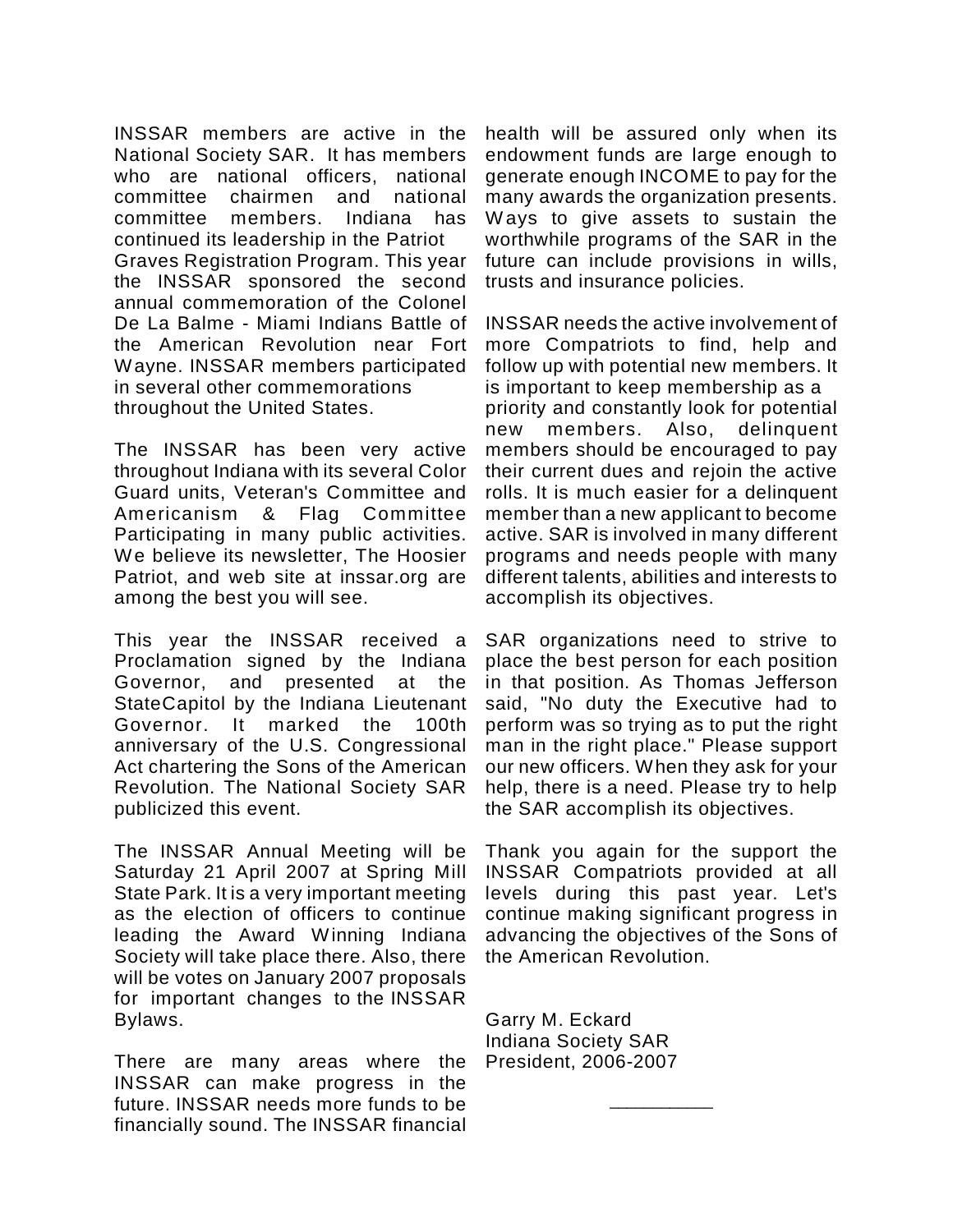## **Spring Mill State Park, Mitchell Saturday, 21 April 2007**

The 2007 Annual House of Delegates meeting of the Indiana Society of the Sons of the American Revolution (INSSAR) will be held in the Lake View Room, Spring Mill Inn, Spring Mill State Park, Mitchell, Indiana on Saturday, 21 April. The host chapter is the Daniel Guthrie Chapter, Bedford.

> **Schedule (**Times are EDST): 0730-0900 Registration\*, Lobby 0900-1130 Business Meeting,

 Lake View Room **Ladies' Program**, Lower Lobby area 1130-1230 Buffet Lunch, Dining Room 1230-1300 Program, Lake View Room 1300-1600 Business Meeting (cont.)

 **Introductions & Greetings** Ceremony for Departed Compatriots Installation of INSSAR Officers \*Note: refreshments will be available

 **Lodging:** Spring Mill Inn A block of ten (10) rooms has been set aside for the INSSAR until 23 March with prices ranging from about \$65 to \$99. To reserve a room, call 877- 9SPRING during normal business hours and ask for Ms. Tonya Chastain. The rooms are blocked under "American Revolution/Sons".

 **Alternative recommended lodging:** Super 8 Motel, intersection of IN 37 & IN 58, Bedford, 812-275-8881; Stonehenge Lodge, intersection IN 37 & John Williams Blvd, Bedford, 812-279- 8111; Holiday Inn Express,

2600 Express Dr,south side of Bedford, 812-279-1206.

## **Park Admission**

Those arriving Friday will have to pay the park admission. Those arriving Saturday need only tell the gate attendant that they're attending the SAR state meeting and there will be NO charge.

**Dining:** The Inn's dining room hours

are: Breakfast: 0700-1000 Lunch: 1130-1400 Dinner: 1700-2000

One has the choice of ordering the buffet or off the menu.

## **Social**

An informal gathering is planned for Friday evening. We will meet in the lobby at 1830 and move into the Inn's dining room for either the buffet (approx.  $$12.00 + tip$  or a meal ordered off the menu. Each person will be responsible for his/her own expenses.

## **Dress**

Since this is the INSSAR Annual House of Delegates meeting, Revolutionary War uniforms, period civilian dress, or coat & tie with medals are encouraged. Reservations: Reservations should be made by Saturday, 7 April 2007. Please make checks out to: Daniel Guthrie Chapter, INSSAR, and send to the Chapter Treasurer: Dr. T. Rex Legler II, 4630 Chatham Dr., Bloomington, IN 47404. If you have any questions, please contact the Daniel Guthrie Chapter President: Robert P. Cunningham at (812) 336-7131 or rpcunnin@indiana.edu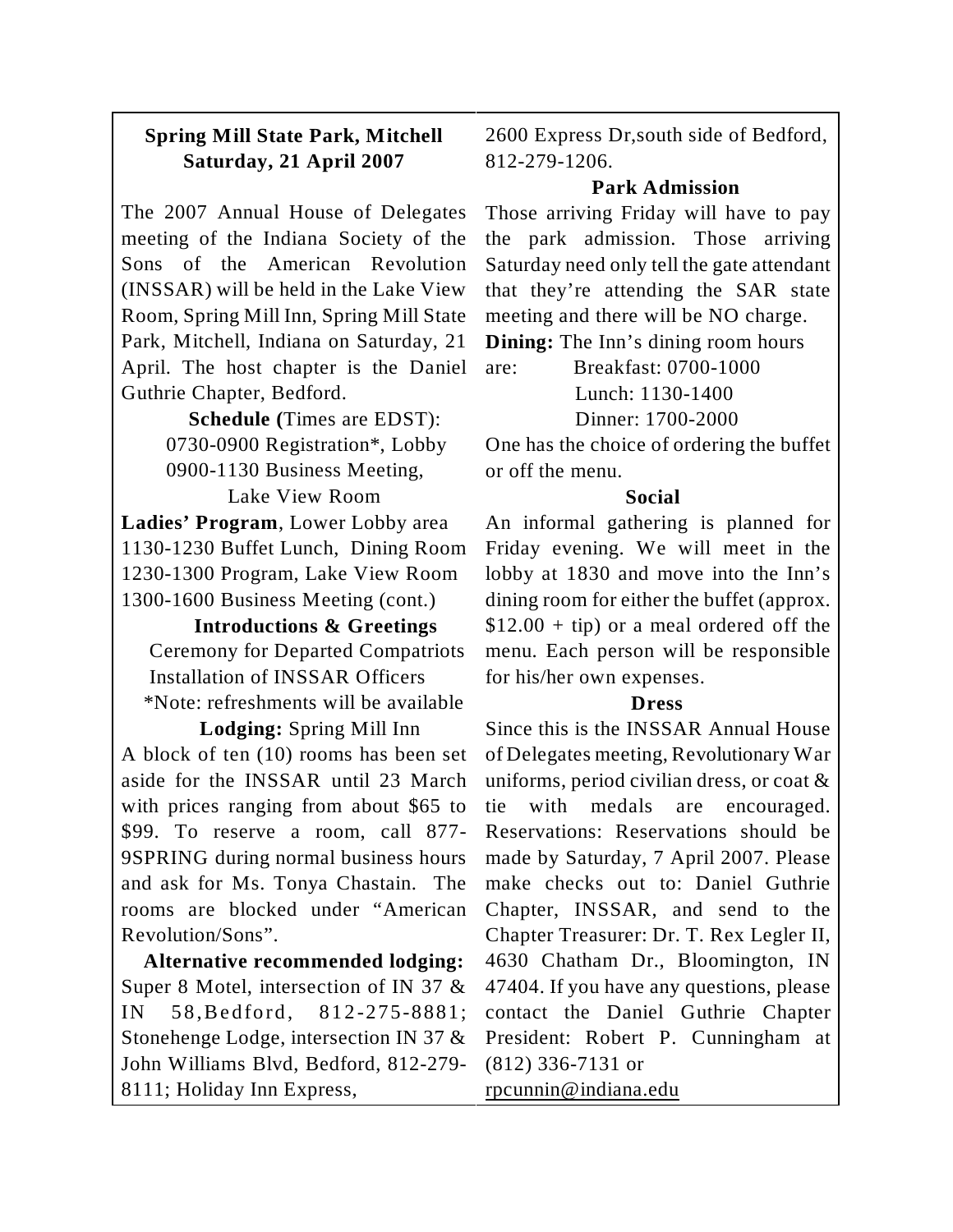| <b>INSSAR April 2007Annual House of Delegates</b><br><b>Meeting Reservation Form</b>                                                                                                              |
|---------------------------------------------------------------------------------------------------------------------------------------------------------------------------------------------------|
|                                                                                                                                                                                                   |
| Guest(s):                                                                                                                                                                                         |
|                                                                                                                                                                                                   |
|                                                                                                                                                                                                   |
|                                                                                                                                                                                                   |
|                                                                                                                                                                                                   |
| Total reservations __________ @\$25.00 ea. ____________                                                                                                                                           |
| Please make checks out to: Daniel Guthrie Chapter,<br>INSSAR, and send to the Chapter<br>Treasurer: Dr. T. Rex Legler II, 4630 Chatham Dr.,<br>Bloomington, IN 47404 by<br>Saturday, 7 April 2007 |

**Jan 19, 2008** INSSAR Winter House of Delegates Meeting, Indianapolis, IN, Details TBA

**Feb 28-29, &Mar 1, 2008** NSSAR Spring 2008 Leadership (Trustees) Meeting, Louisville, KY, Details TBA

**Apr 19, 2008,** INSSAR Annual House of Delegates Meeting, Muncie, IN, Details TBA

 **Jul 2008,** NSSAR 118<sup>th</sup> Annual Congress, Sacramento, CA, Details TBA

\*Note: Dates and locations subject to change.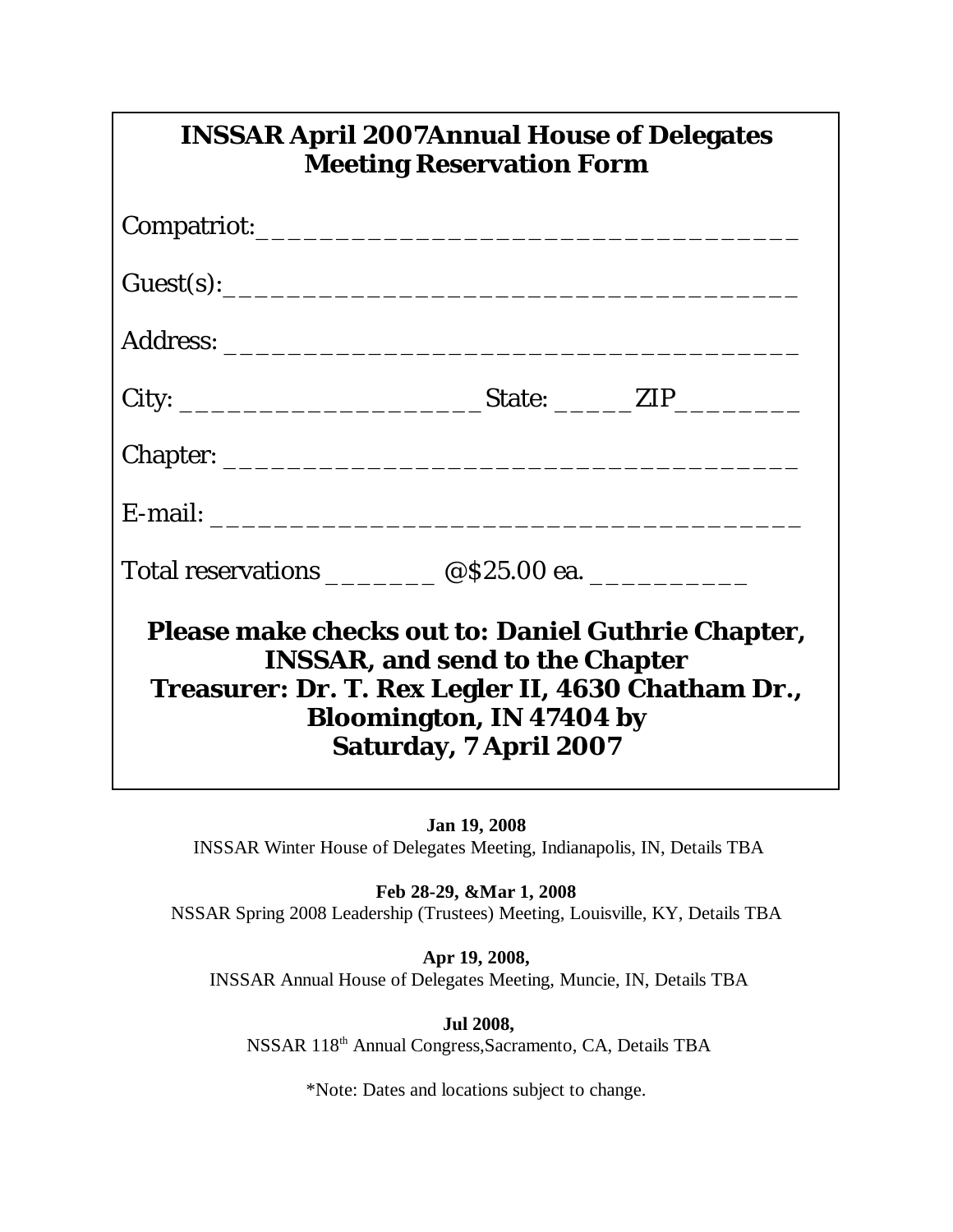# **Congratulations, Compatriot Wilson!**

A hearty congratulations goes out to Doug Wilson, who was nominated and selected to be the "Tom & Betty Lawrence American History Teacher Award" winner of 2007.

Doug teaches at Edgewood High School in the Richland-Bean Blossom Community School Corp. He has a Bachelors Degree in History and Political Science from Indiana University, a Masters from Walden University and has taught U.S. History for 10 years. For winning the award, he will receive a scholarship to attend his choice of three week long Freedoms Foundation Graduate Summer Teacher Workshops on the American Revolution.

Founder of the award, the Honorable Tom Lawrence, named the award after his parents. Mr. Lawrence, who is also Chairman of the SAR Americanism Committee, admits it was a difficult decision as to who should receive the award due to well qualified applicants.

Mr. Lawrence goes on to say, "I view this award as an investment in the future of our country. What better way to ensure that the American Revolution retains its proper stature in our classroom than by imbuing our teachers with the vision and goals of our heroic patriot ancestors who sacrificed and struggled, and ultimately founded this great country? There are many lessons still to be learned from our founding fathers, and we can only ensure they will be taught if we reinforce their importance to our teachers."

This is the first year of the award, and we can only imagine how humbled Doug feels, especially being the first recipient-and how proud his wife Lisa must have been upon hearing the news.

Again, congratulations, Doug Wilson. We are all happy and honored for you.

(Doug is a member of the Daniel Guthrie Chapter.)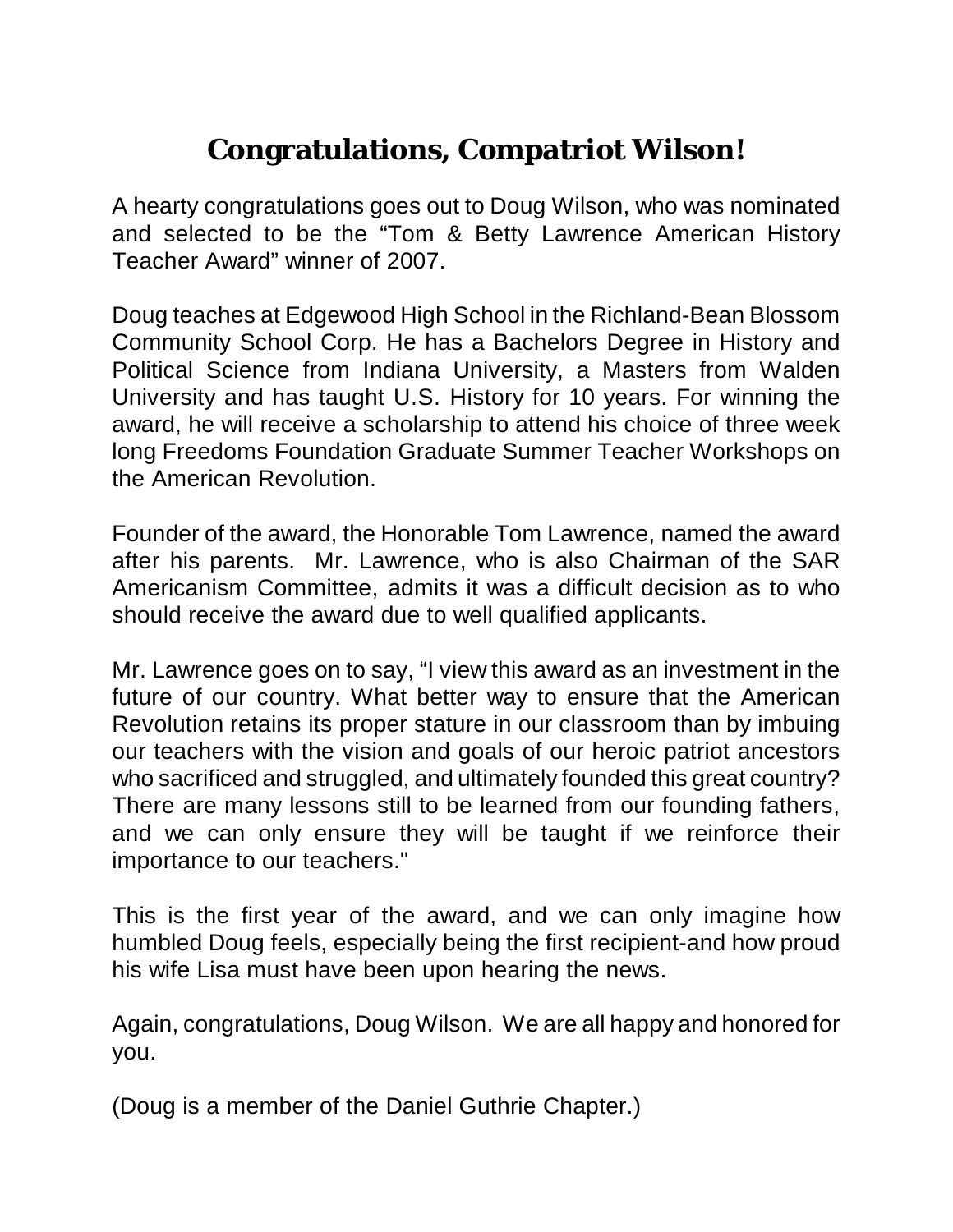# **Ladies Auxiliary Presents Check to SAR**

The Ladies Auxiliary of Indiana SAR presented a check in the amount of \$250 to President Garry Eckard at the Greencastle INSSAR meeting on January 20, 2007. The award represents income from dues and donations as well as fund raising events by the ladies during the past year and is designated for INSSAR Youth Awards.

Also at the January meeting, nominations were accepted for officers for next fiscal year. Installation of the new officers will be at the April meeting. A silent auction of a donated 1776 commemorative pewter plate and an I.U. bag replenished the treasury. A most enjoyable program was presented by Karen Bragg followed by the sharing of tea, scones and cakes. Karen displayed decorative teapots on the tables and distributed hand-outs with her interesting talk as well.

Marge Howell reported that the program for the April meeting hosted by the Daniel Guthrie Chapter will be presented on quilting.

Membership in the Ladies Auxiliary is open to all ladies sponsored by an INSSAR, including adopted daughters. Dues are \$5 annually and are based on the calendar year. The sole purpose of the group is to support projects of the INSSAR. Sign up now! For further information, contact INLASAR President Martha Barnhart, 2286 E 550 S – 57, Churubusco, IN 46723-9647. E-mail her at:

[barn3369@earthlink.net](mailto:barn3369@earthlink.net).



## **The Benjamin Franklin Chapter**

Franklin, Indiana, Meeting Information:The scheduled meeting dates for The new Benjamin Franklin Chapter during 2007 are as follows. May 21st at 6:00 PM, September 9th at 6:00 PM, November 19th at 6:00 PM.

The Chapter will meet at the Franklin Indiana Library, located at 401 State Street, Franklin, IN 46131

**The Indiana Society, Sons of the American Revolution (INSSAR)Bylaw change proposals and nominations are to be voted upon at the April 21, 2007 Annual Meeting.** The following address has the details including the minutes, the nominations, and the proposed Bylaw changes from the January 20, 2007 meeting. Visit: [http://inssar.org/docs/Minutes\\_012007.pdf](http://inssar.org/docs/Minutes_012007.pdf)